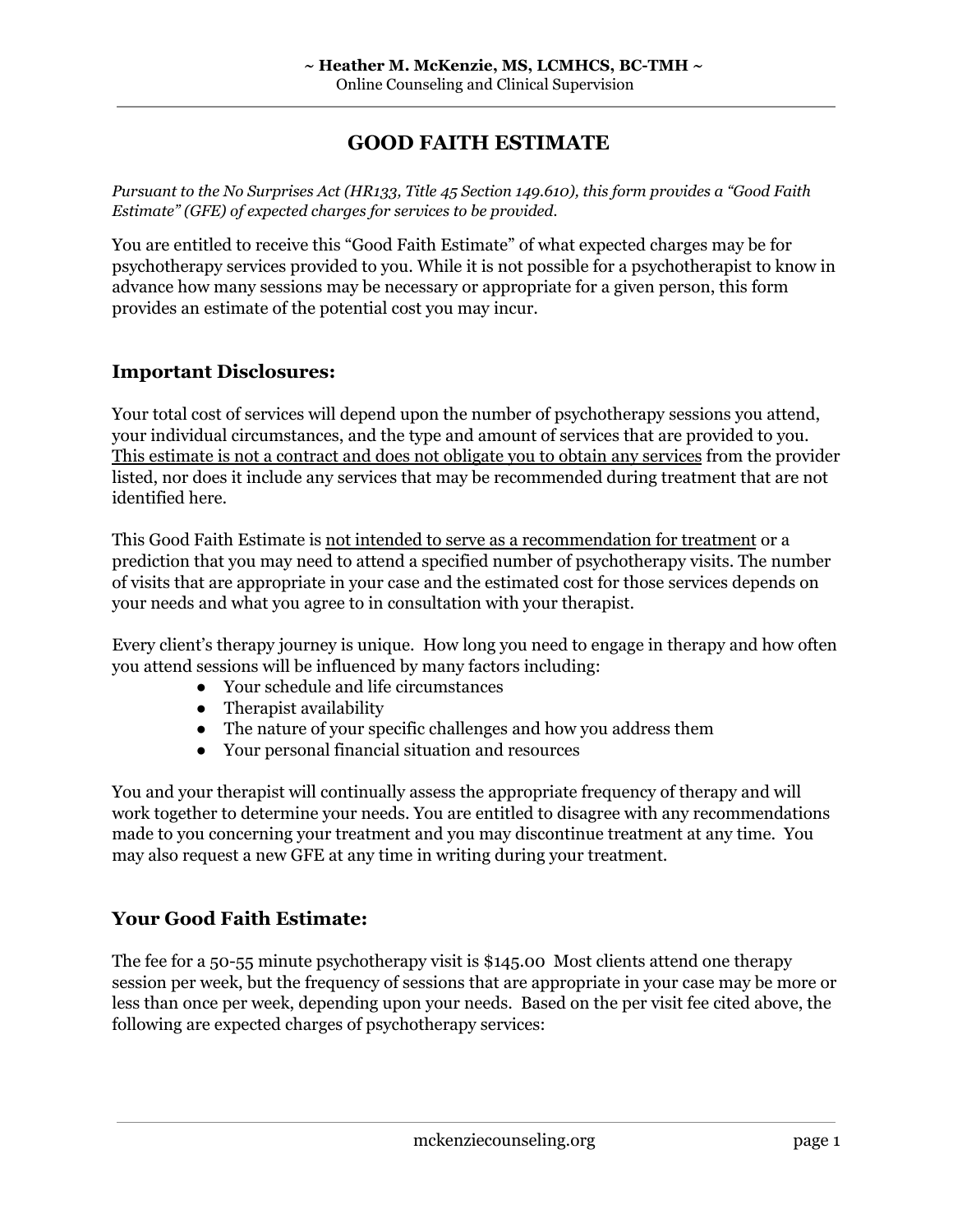| Number of Weeks                         | Total estimated charges<br>for 1 session per week |
|-----------------------------------------|---------------------------------------------------|
| 1 Week of Service                       | \$145                                             |
| 13 Weeks of Service (Approx. 3 Months)  | \$188,5                                           |
| 26 Weeks of Service (Approx. 6 months)  | \$3770                                            |
| 39 Weeks of Service (Approx. 9 months)  | \$5655                                            |
| 52 Weeks of Service (Approx. 12 Months) | \$7540                                            |

### **Please complete this section.**

| <b>Client Name:</b>                                                                                                  | <b>Client Date of Birth:</b> |  |
|----------------------------------------------------------------------------------------------------------------------|------------------------------|--|
| <b>Client Address:</b>                                                                                               |                              |  |
| Client Phone $\#$ : $( )$                                                                                            | <b>Client Email:</b>         |  |
| Diagnosis Codes**<br>Z73.3 - Stress not elsewhere specified<br>F99 - Mental Health Disorder, Not Otherwise Specified |                              |  |
| Services Requested: Psychotherapy 53+ minutes, CPT code 90837                                                        |                              |  |

\*\*This diagnosis is only to satisfy the federal requirement for this form. This is not a formal clinical or *individualized diagnosis. A formal diagnosis occurs after a clinical assessment has been completed and may take 1-5 sessions after beginning psychotherapy. If you choose to decline a formal diagnosis, this* GFE will not be updated. It is within your rights to decline a diagnosis per state and federal guidelines.

| Provider Name: Heather McKenzie                                   | License $\#$ : S7963         |  |
|-------------------------------------------------------------------|------------------------------|--|
| Provider Address: 3434 Kildaire Farm Rd Ste 135-535 Cary NC 27518 |                              |  |
| Provider Phone #: $(919)$ 744-8335                                |                              |  |
| Provider NPI $# 1972820256$                                       | Provider Tax ID: xx-xxx-5290 |  |